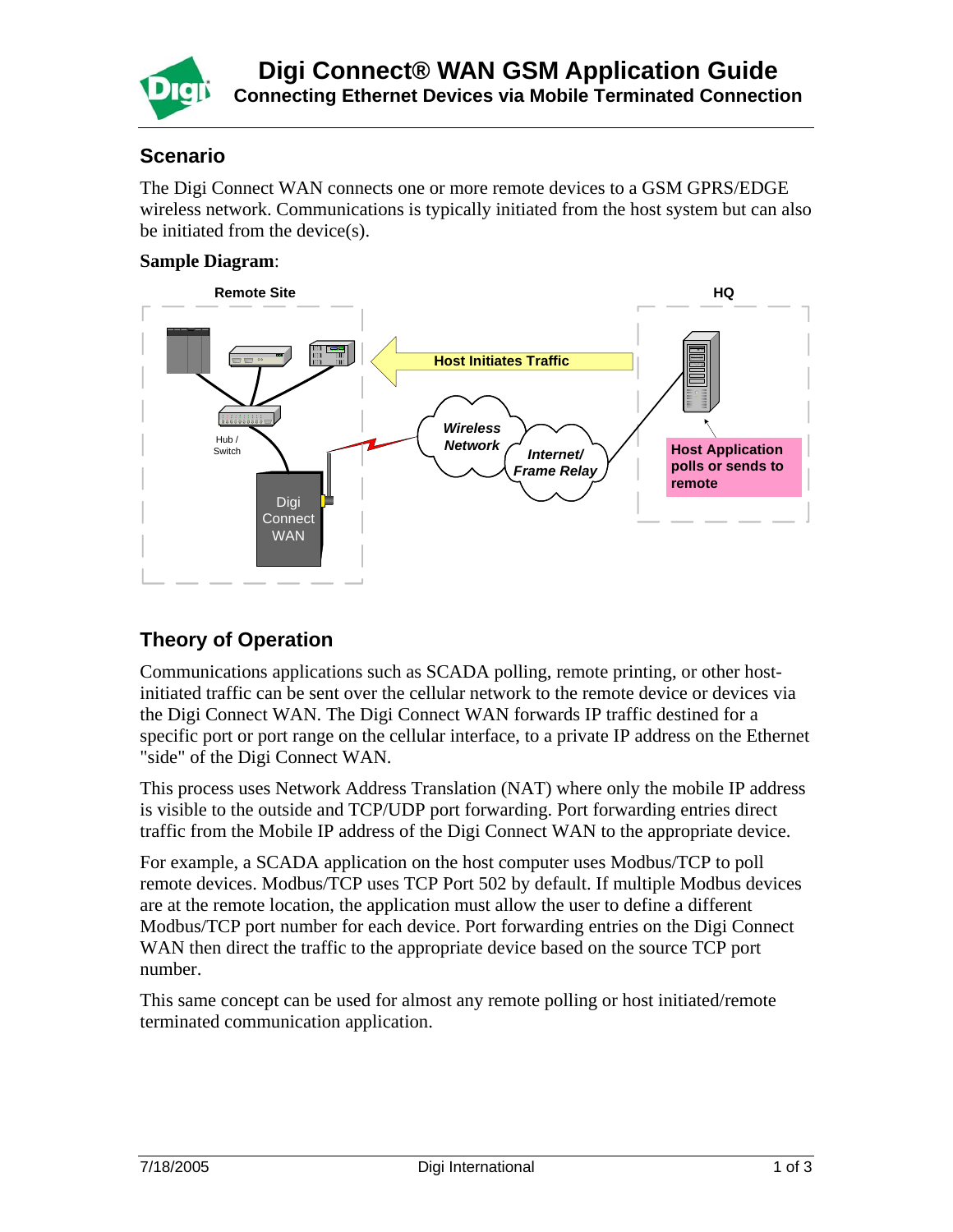# **GSM GPRS/EDGE APN Type Needed**[1](#page-1-0)

Typically an Internet APN is used for mobile terminated connections. Internet APNs use dynamic public IP addresses and support Dynamic DNS names (meaning a static DNS name). A Custom APN may be required if static (persistent) IP addresses are required and/or to provide advanced security. The connection from the cellular provider to the customer host site is typically either via frame relay or Internet as provided by the wireless carrier.

Internet and Custom APNs also allow outgoing (mobile initiated) connections.

### **Example Configuration:**

Three devices are attached to the Ethernet port of the Digi Connect WAN (refer to the diagram). The devices' IP addresses are 192.168.0.2, 192.168.0.2.3, and 192.168.0.2.4. The Digi Connect WAN's Ethernet port is 192.168.0.1; its mobile IP address is 163.213.229.218. The Digi Connect WAN will be configured with a TCP portforwarding table for Modbus/TCP such as:

|       | <b>Source TCP Port   Destination IP Address   Destination TCP Port</b> |     |
|-------|------------------------------------------------------------------------|-----|
| 12001 | 192.168.0.2                                                            | 502 |
| 12002 | 192.168.0.3                                                            | 502 |
| 12003 | 192.168.0.4                                                            | 502 |



Note the devices can still use their default Modbus/TCP port number of 502 since the Digi Connect WAN's port forwarding can use different source and destination port numbers.

Since the Modbus application must be then able to direct traffic to the Digi Connect WAN's mobile IP address and the appropriate port, the application would use the following ports:

 $\overline{a}$ 

<span id="page-1-0"></span><sup>&</sup>lt;sup>1</sup> APN types are based on Cingular Blue. Check with your provider for IP addressing options.